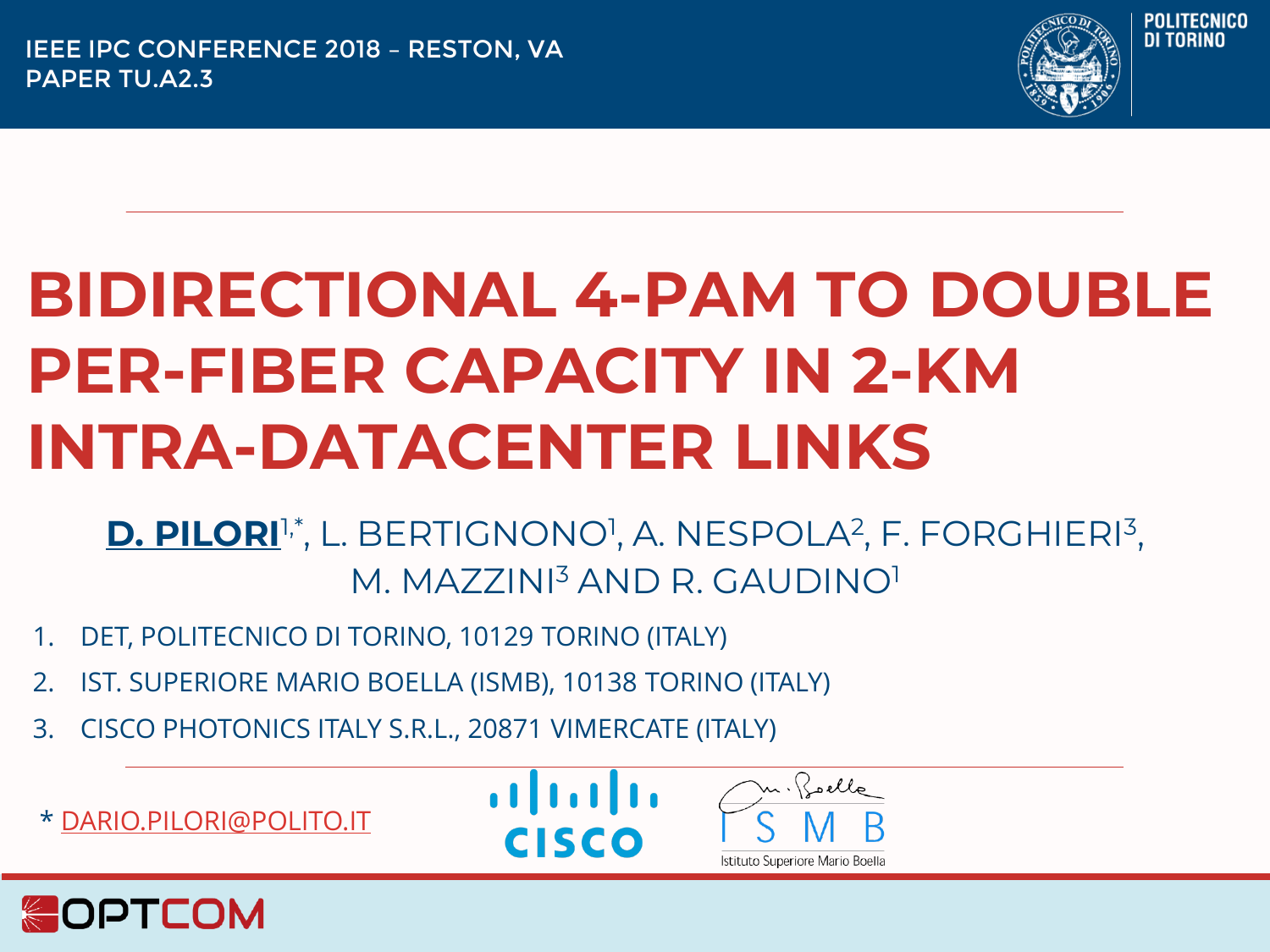#### SPEED OF INTRA-DC INTERFACES

#### ETHERNET SPEEDS

**SOPTCOM** 

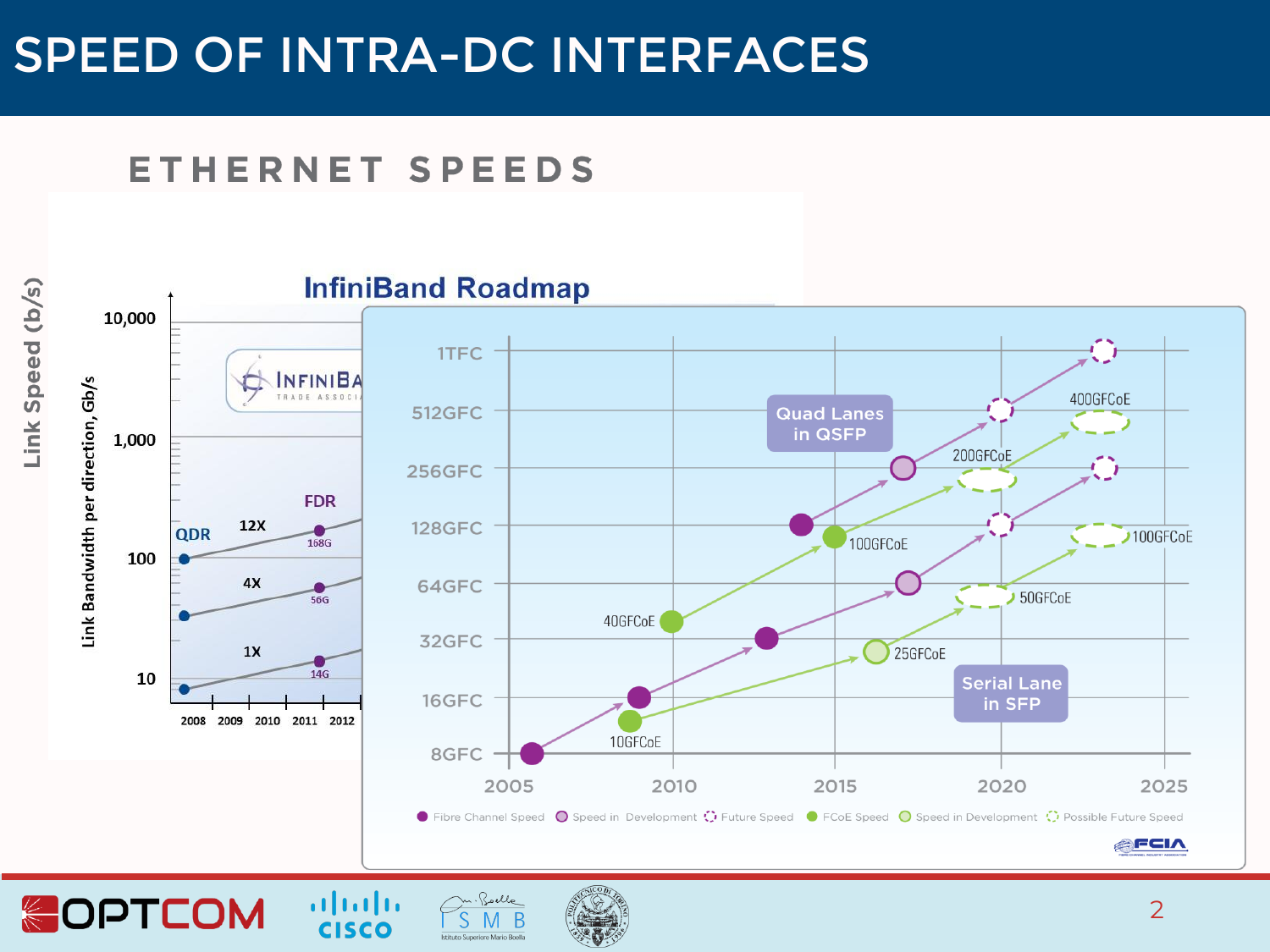#### FORM FACTORS





 $\frac{1}{2}$ 

Belle

Istituto Superiore Mario Boella

<sup>B</sup>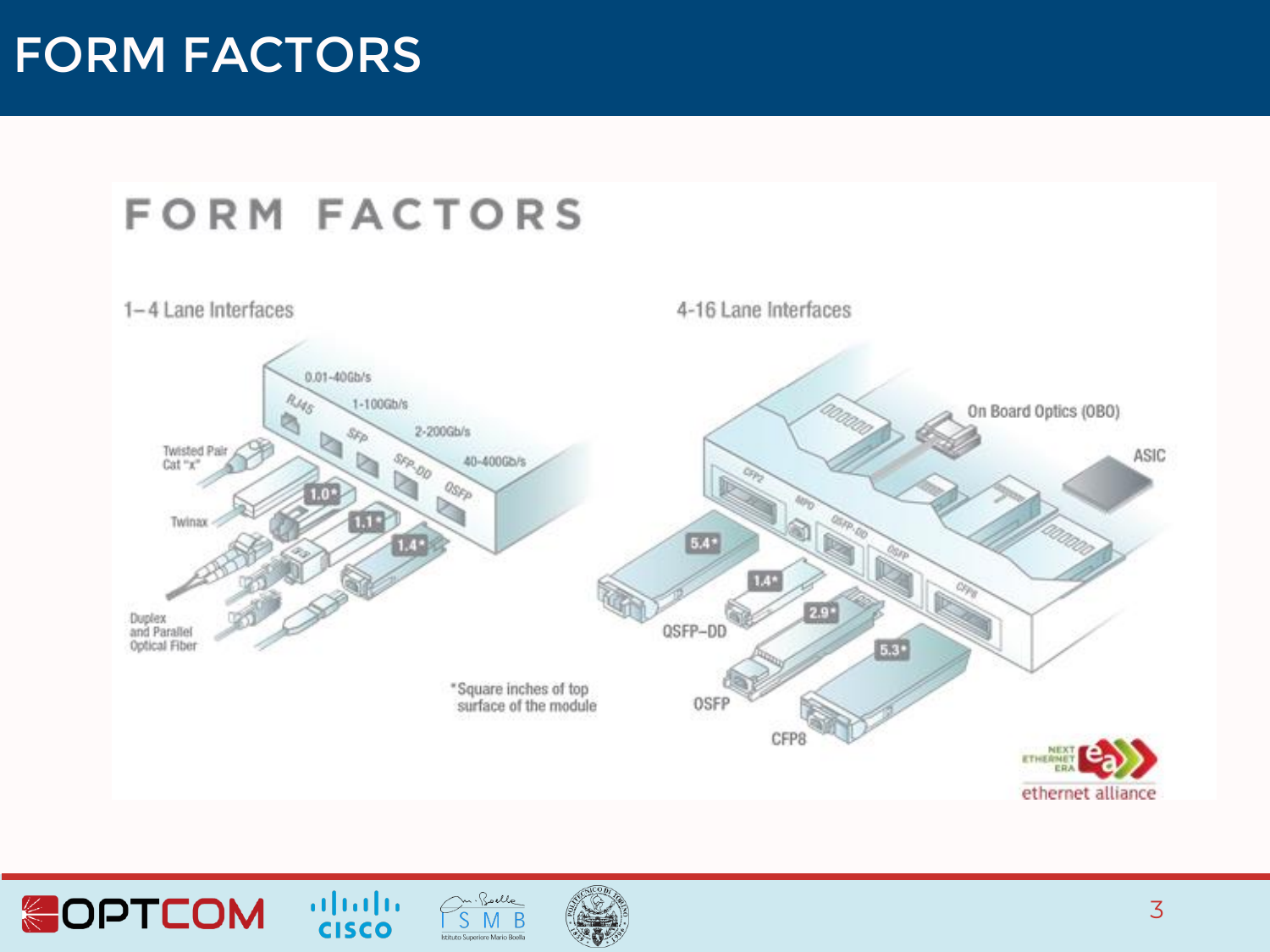### REQUIREMENTS FOR FUTURE INTRA-DC LINKS

- Speed
- Cost
- Size
- Power consumption





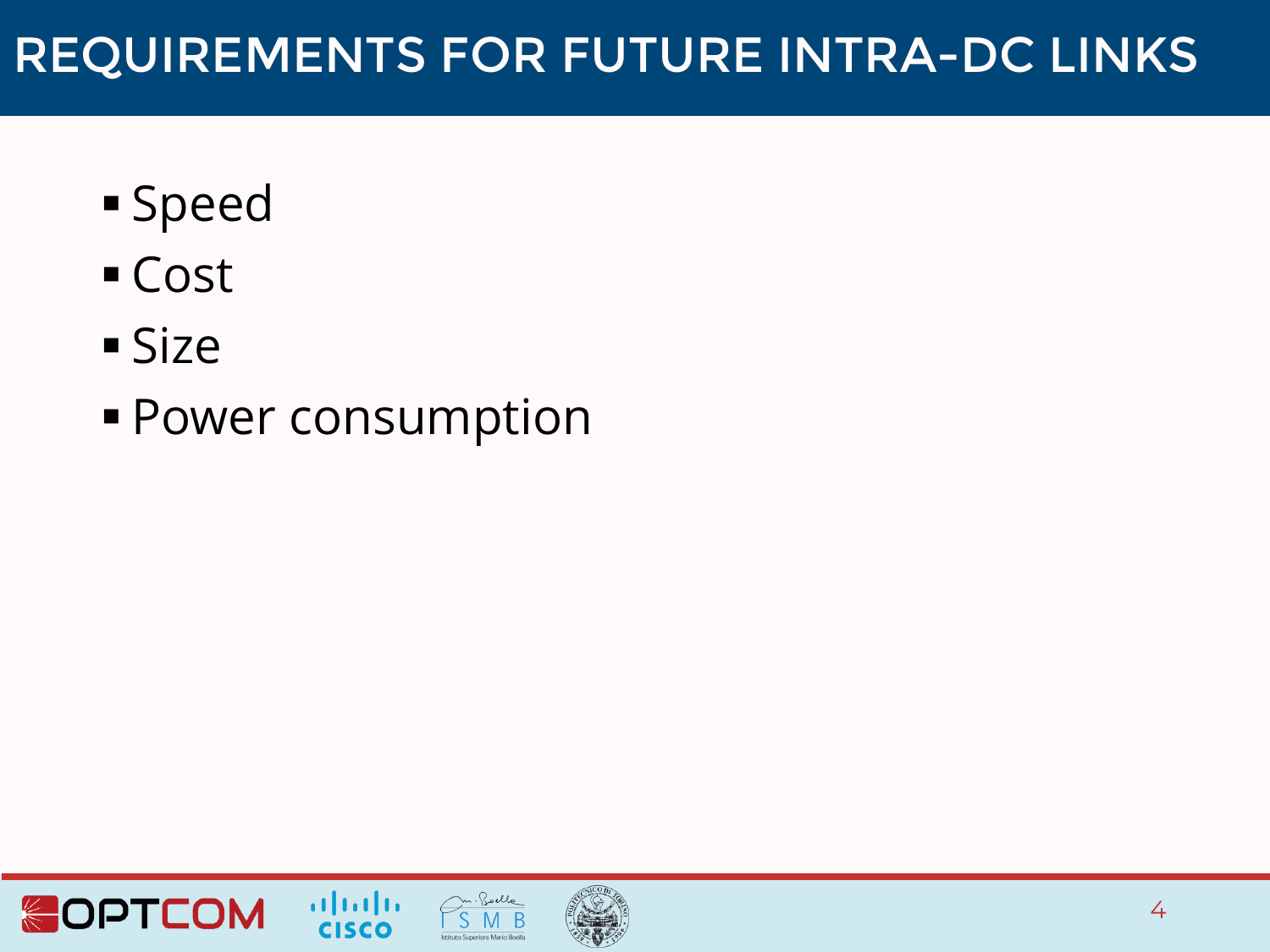#### 400GBASE-FR8 STANDARD



- 8 WDM channels, 800 GHz spacing
- 50 Gbit/s per channel
- **Two transceivers, duplex SMF cable**

ahah **CISCO** 

▪ *How to reduce power consumption?*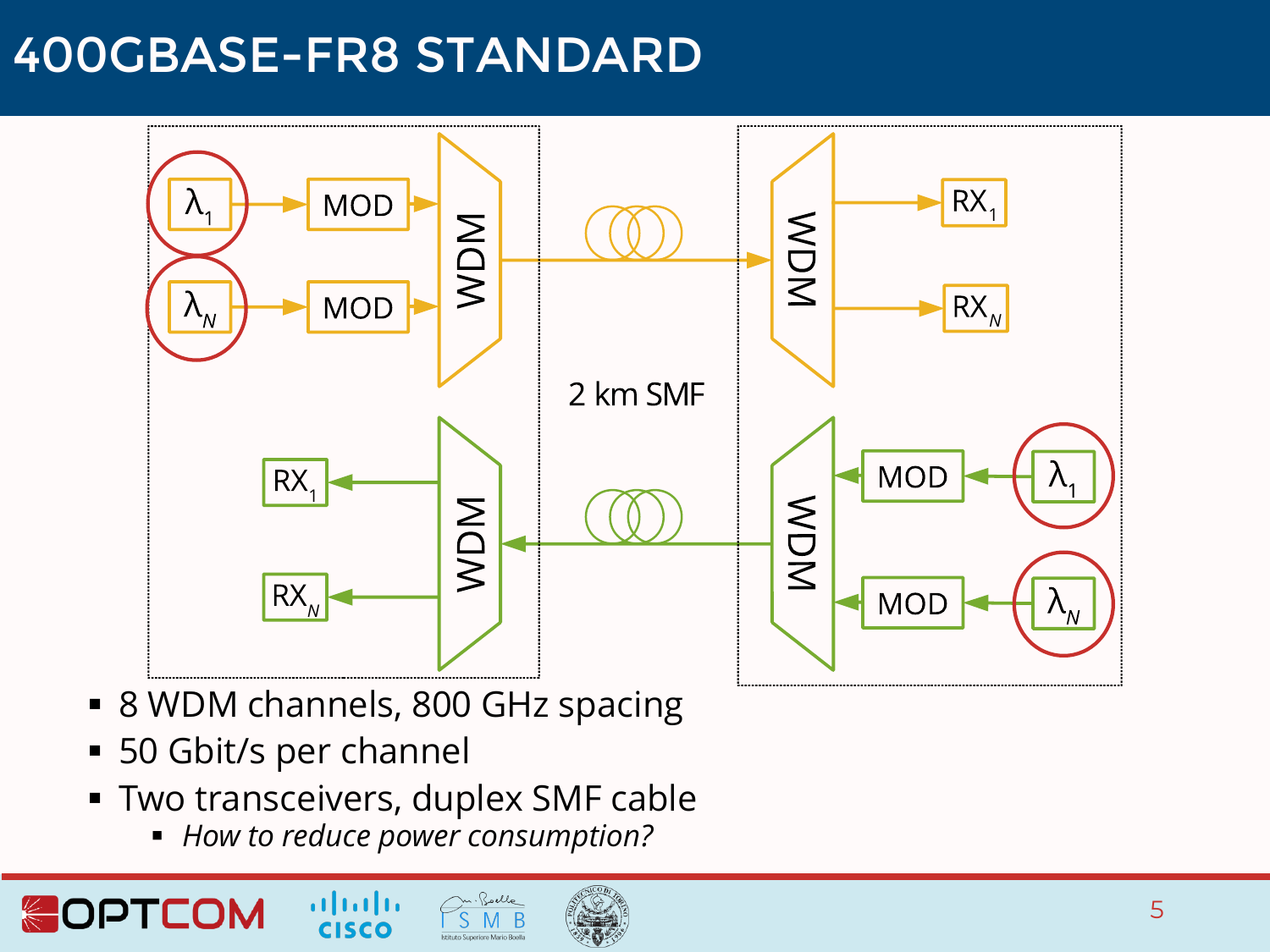# PROPOSED ARCHITECTURE



- Lasers are shared inside each transceiver (like MPO)
	- Duplex cable used simultaneously in both directions, like in PONs
- **Double** *per-laser* capacity

alnılı **CISCO** 

Unavoidable link-budget loss due to 3-dB splitters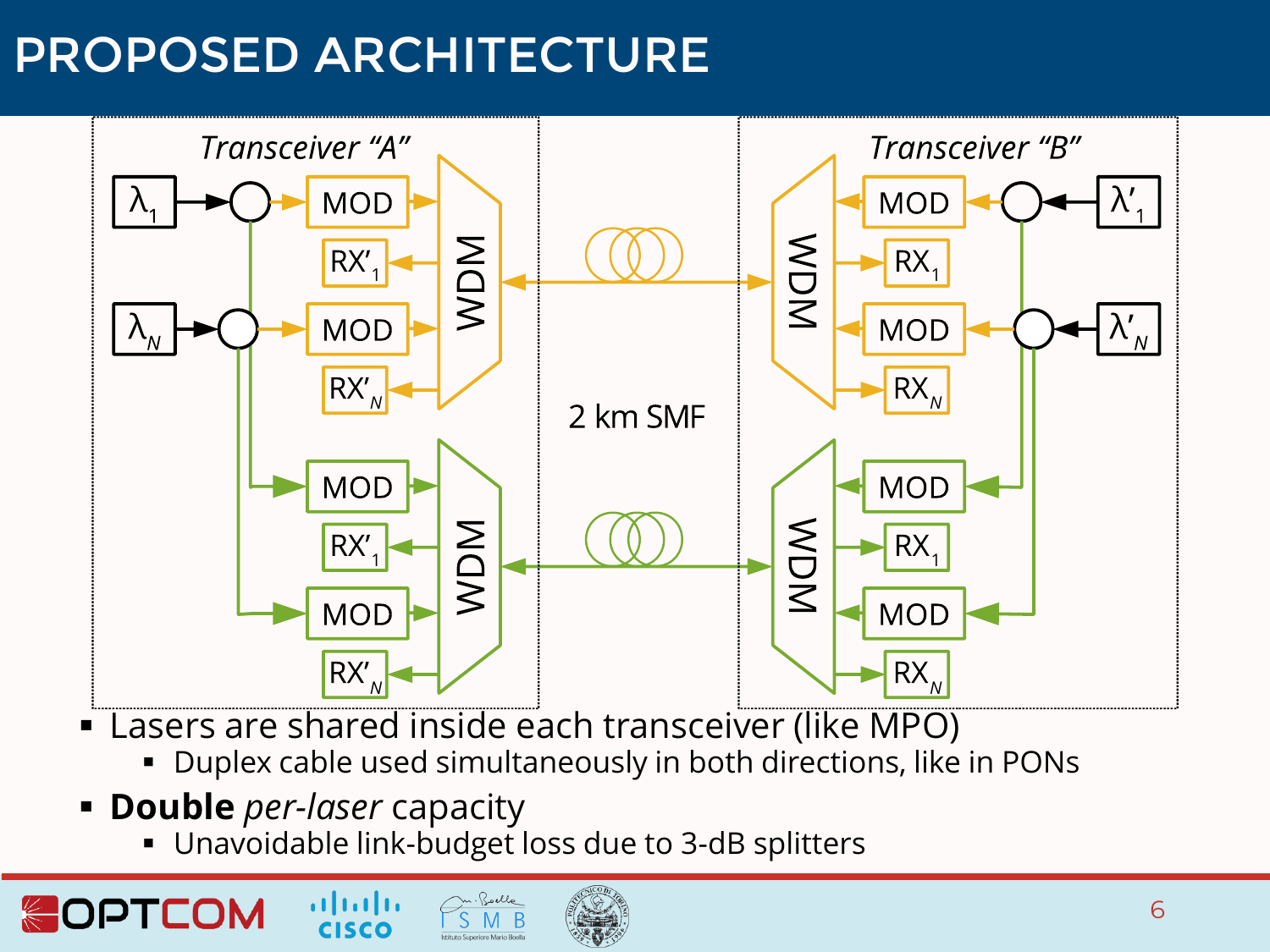# MAIN ISSUE: BACK-REFLECTIONS



- **Back-reflections cause** coherent crosstalk
- **PONs use completely different** wavelength (in O- and C-bands)
- Proposal: *slight* detuning, staying in the same WDM channel

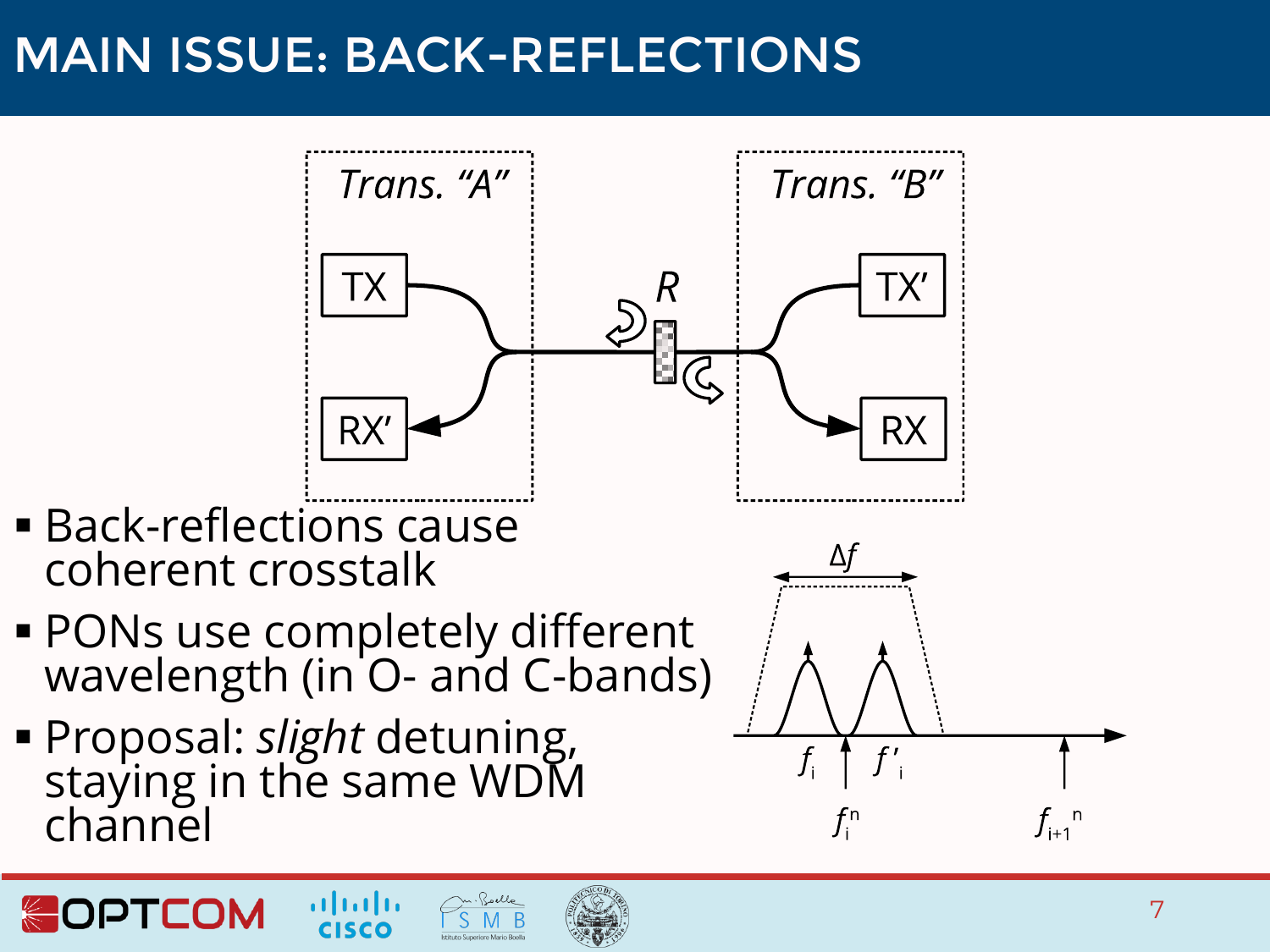## GOAL OF THIS WORK

- **Back-reflection penalty** as a function of **laser frequency separation** for 2-km PAM-4 links
- Demonstrate that a *small* separation is sufficient to keep penalty *low* (<0.5 dB) for "standard" reflections
	- For instance, legacy TIA-568 LC connectors have a maximum back-reflection of -26 dB





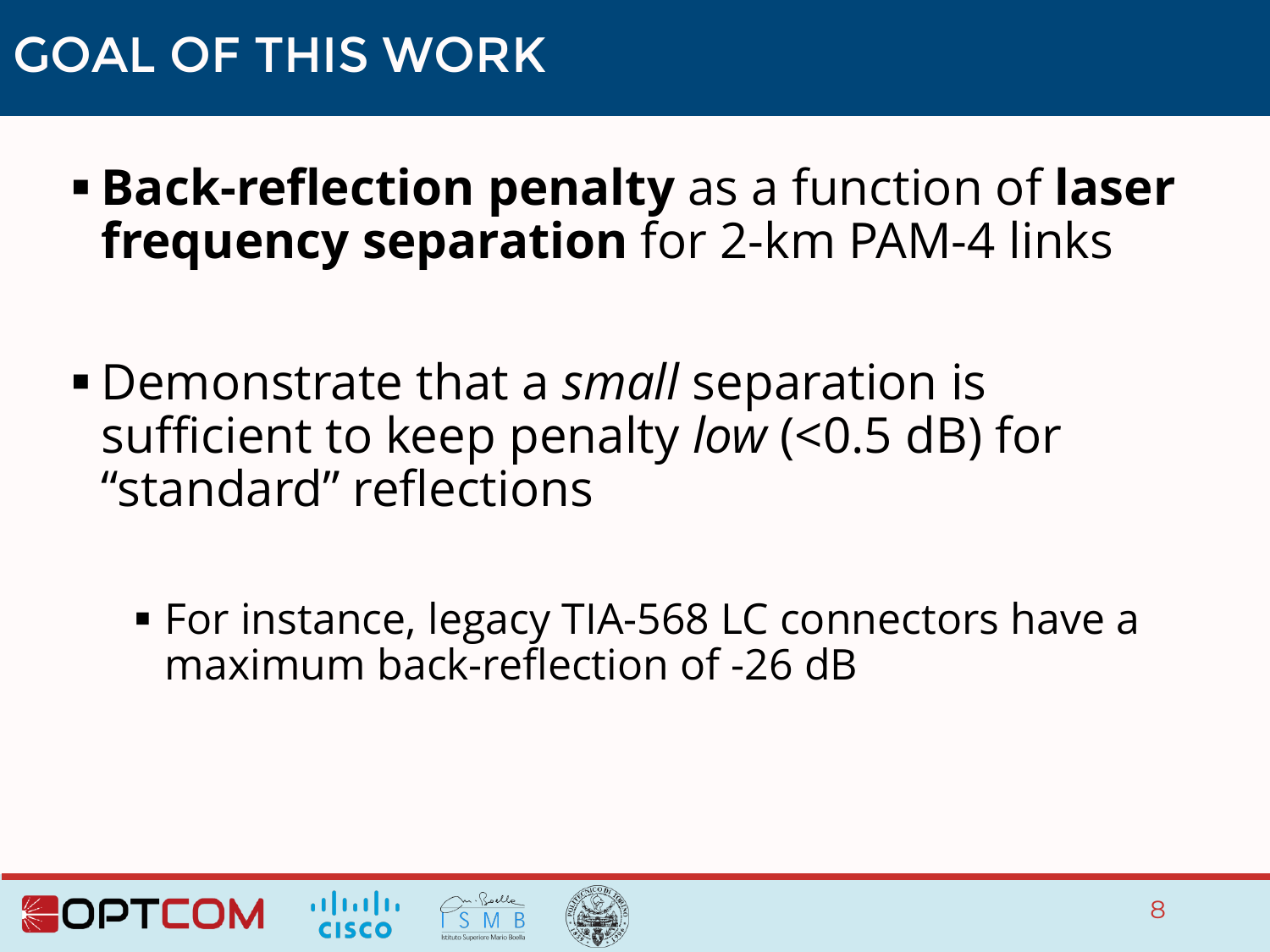# EXPERIMENTAL SETUP



- 1550-nm transmission using DS fiber to emulate 1310-nm
- 53 GBaud or 28 GBaud PAM-4
- BER threshold: 2x10<sup>-4</sup> (KP4 FEC)

almh

OPTCOM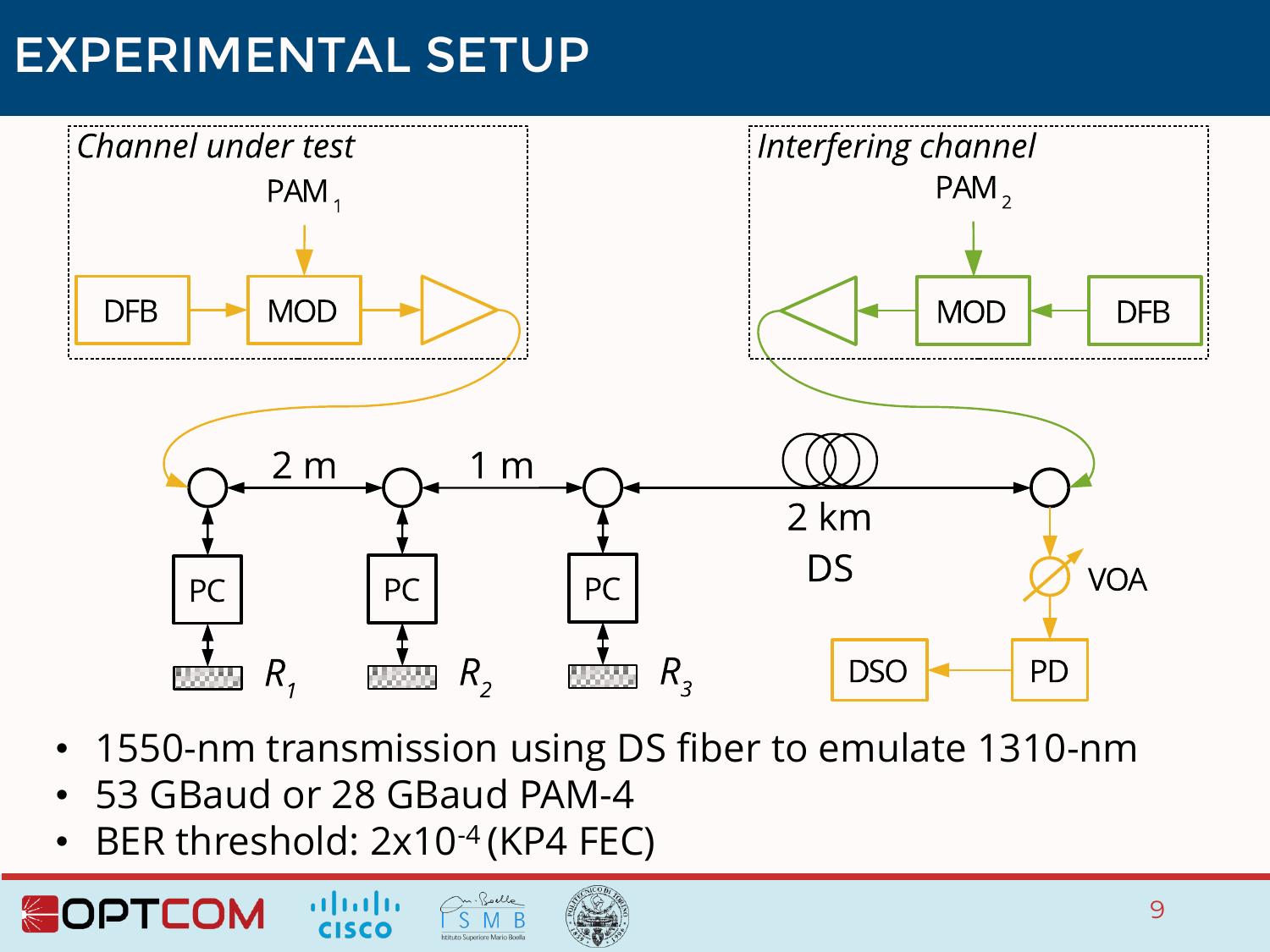## SINGLE REFLECTION RESULTS – 28 GBAUD



- Rule of thumb: **Δf>R<sup>s</sup> KEY IAME** 
	- Feasible in the LAN-WDM grid (800-GHz spacing)





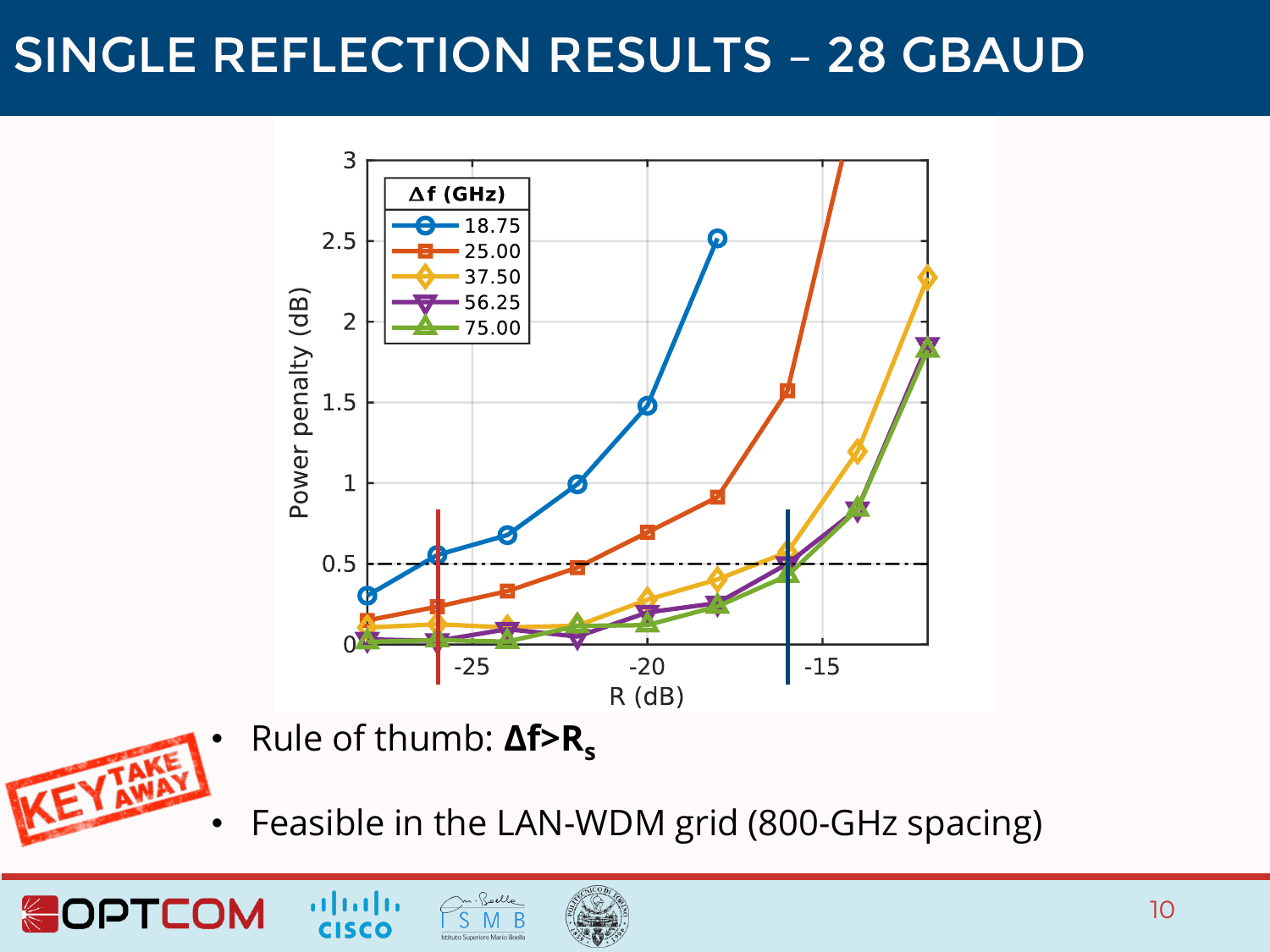### SINGLE REFLECTION RESULTS – 53 GBAUD



**OPTCOM** 



• Rule of thumb: **Δf>Rs**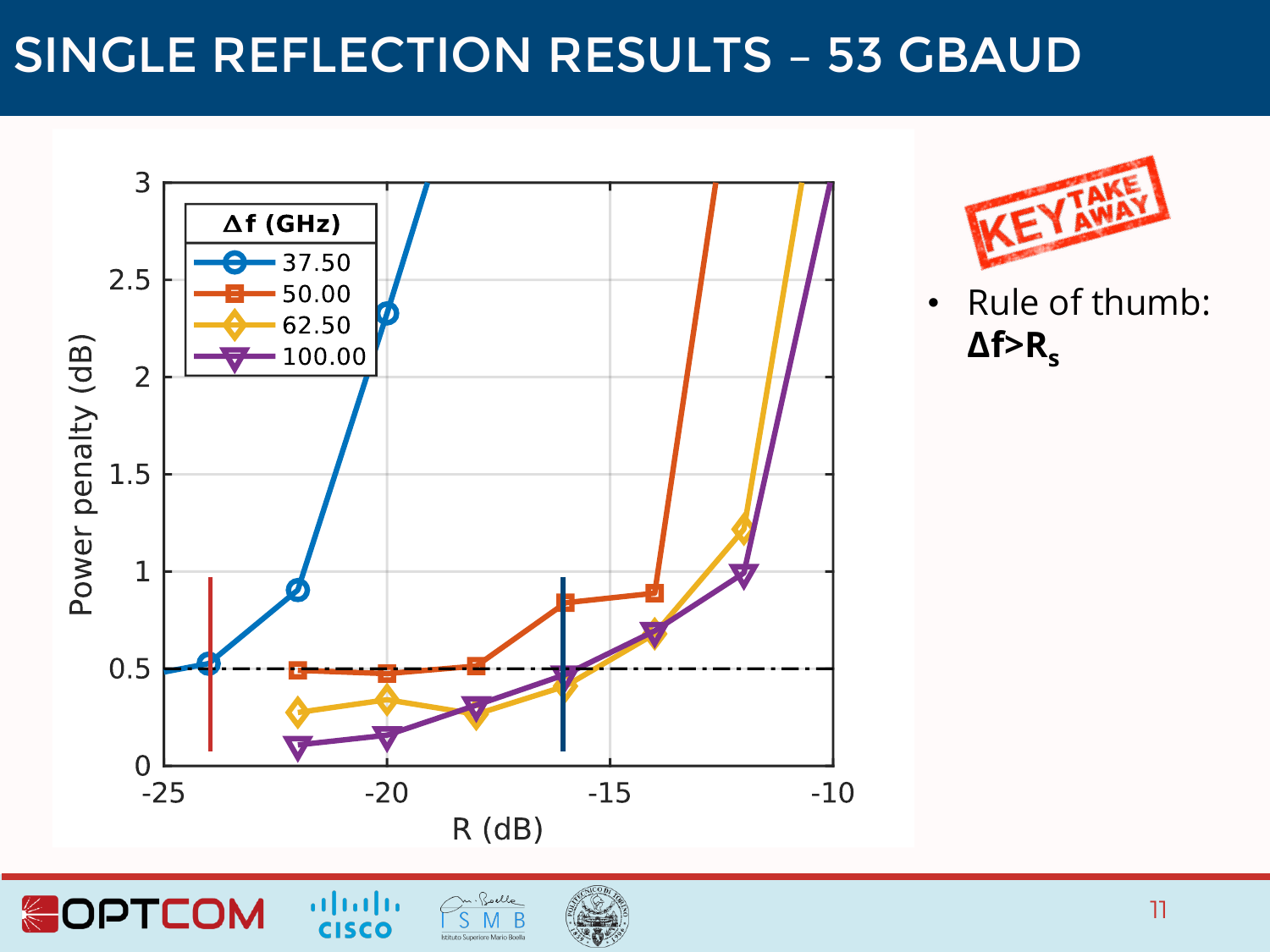#### MULTIPLE REFLECTIONS

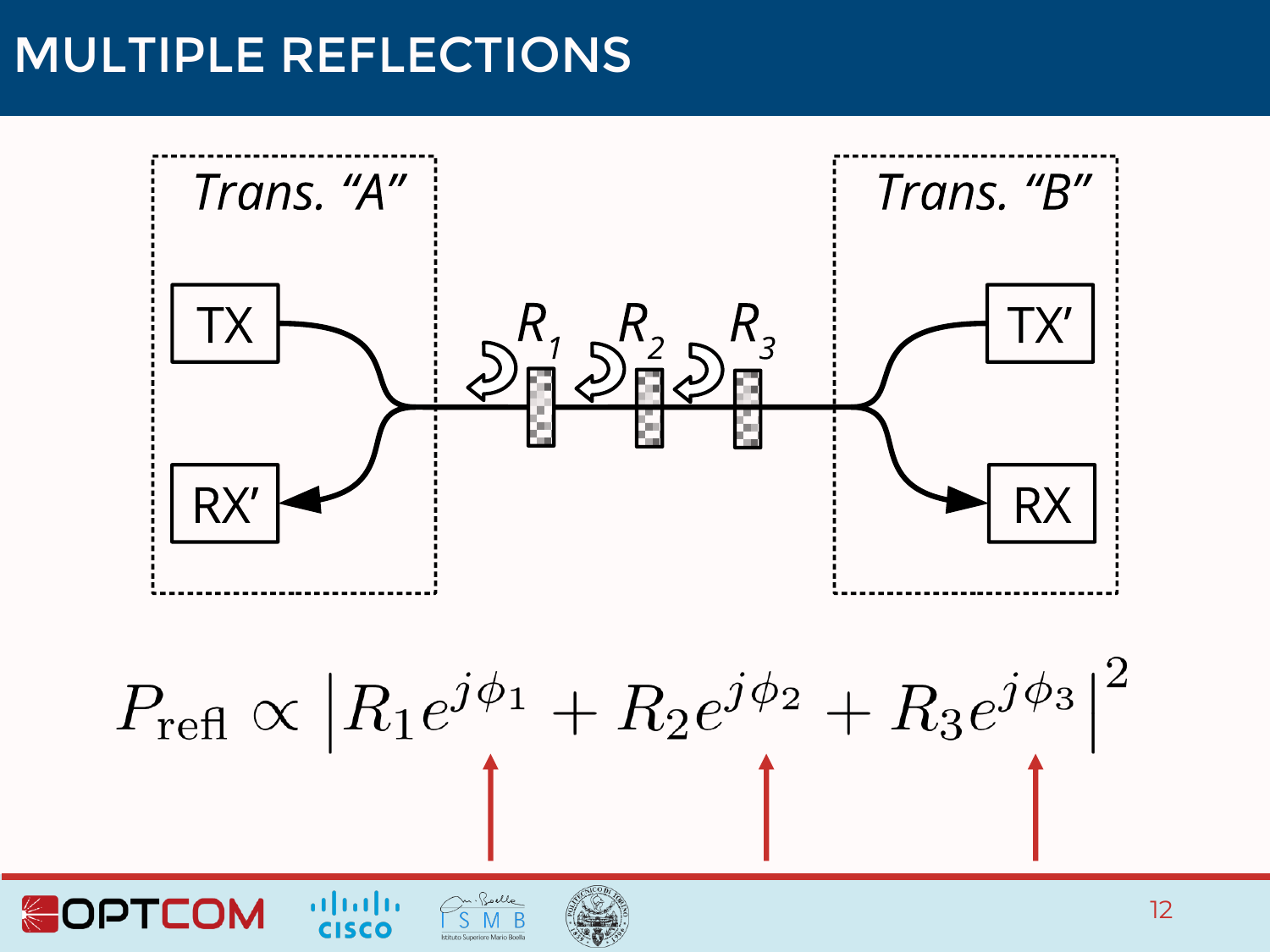# THREE REFLECTIONS RESULTS – 28 GBAUD



 $\alpha$ lada

**CISCO** 

**SOPTCOM** 



- Multiple-reflection penalty is random
	- Worst-case over 100 measurements
- **Rule of thumb: Δf>2R<sup>s</sup>**

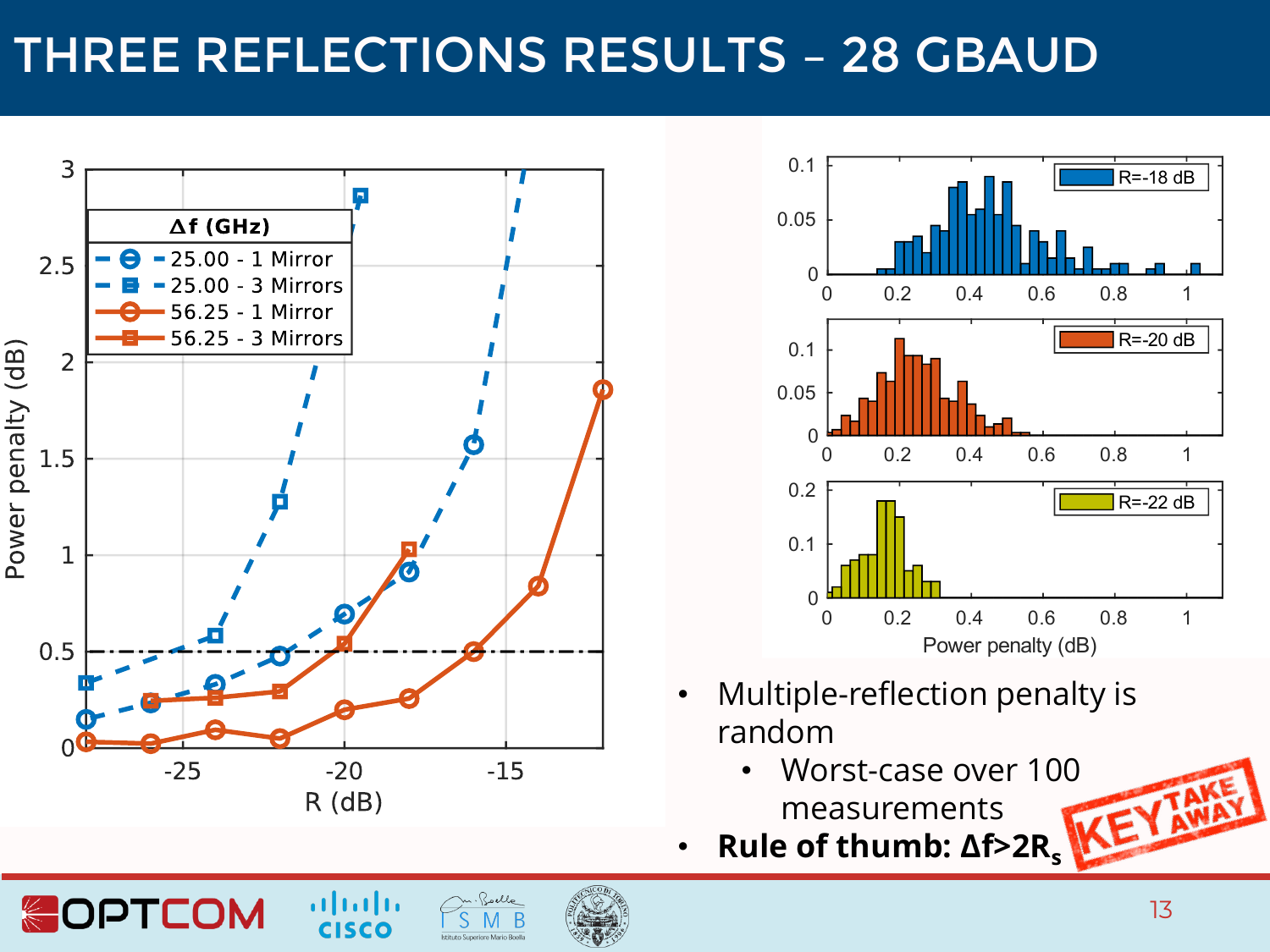# CONCLUSIONS

- **A bi-directional** architecture can potentially double *per-laser* capacity over standard duplex SMF cables
	- Main cost is extra loss due to 3-dB splitters
- Back-reflection penalties can be *avoided* if lasers in one transceiver are *slightly* detuned
	- Rule of thumb: **Δf>2R**<sub>s</sub>
	- Keeps same nominal channel in WDM grid